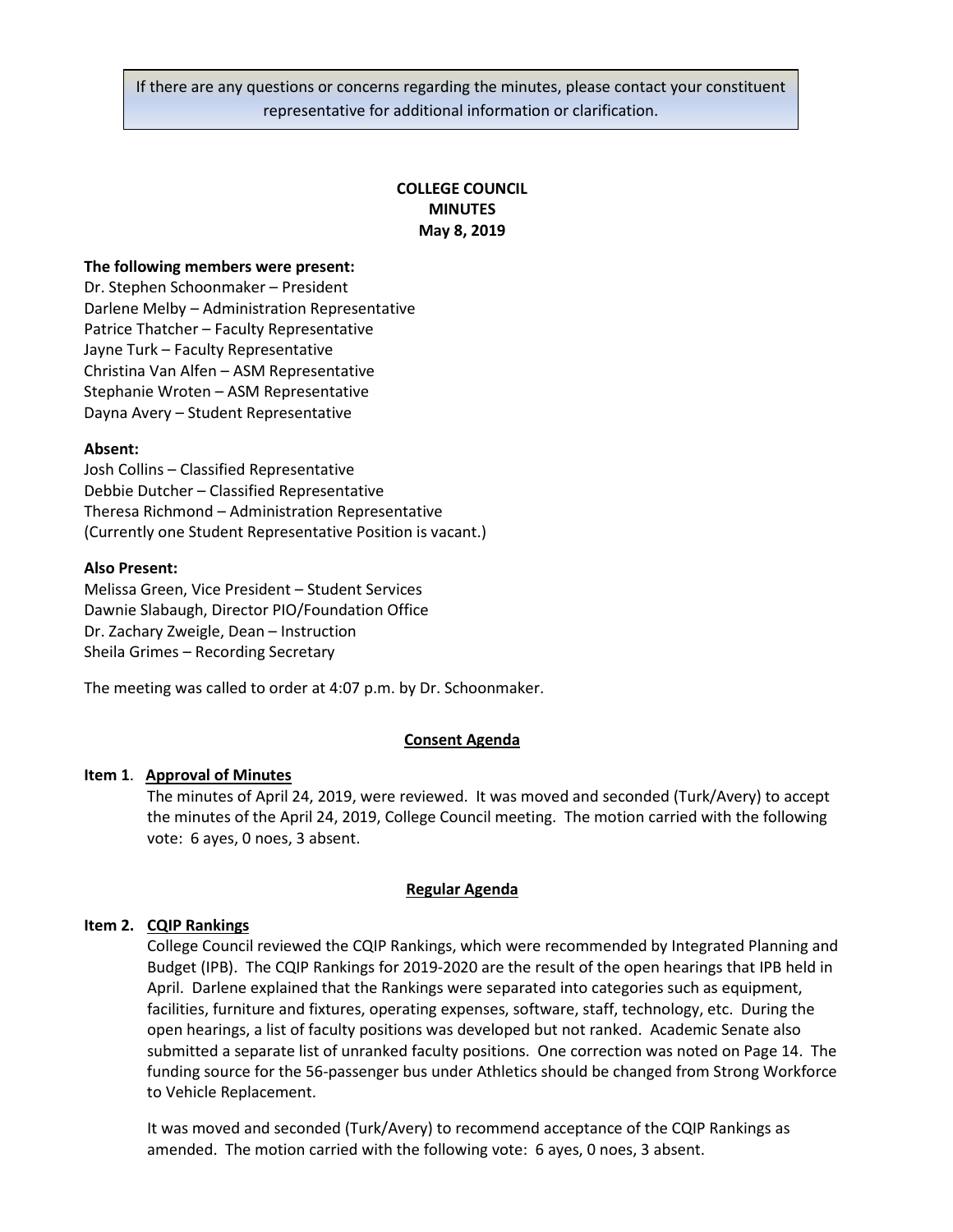*College Council Minutes – May 8, 2019 Regular Meeting Page 2 of 4*

## **Item 3. Campus-Wide Standing Committee Annual Report and Evaluation**

The Council reviewed the following documents: Shared Governance Committee Survey – 2019, Shared Governance Disaggregated 2019 – By Committee and Employee Classification, and the College Council – Annual Report Evaluation – Survey Results and provided input regarding their Annual Report and Evaluation. The Council was asked to contemplate possible goals for 2019-2020 and come prepared to discuss them at the next meeting.

#### **Item 4. Review of Board Policy**

Board Policy 3560 was reviewed.

It was moved and seconded (Wroten/Van Alfen) to recommend acceptance of Board Policy 3560. The motion carried with the following vote: 6 ayes, 0 noes, 3 absent.

## **Item 5. Review of Revised Board Policies**

Board Policy 3810 was reviewed.

It was moved and seconded (Turk/Melby) to recommend acceptance of Board Policy 3810. The motion carried with the following vote: 6 ayes, 0 noes, 3 absent.

Board Policy 3820 was reviewed.

The revision listed below was suggested for BP 3820:

• Last paragraph, change "or" to "and/or." This sentence now reads as follows: The Board will not accept any gift that has not been vetted by the District and/or the College Foundation.

It was moved and seconded (Van Alfen/Wroten) to recommend acceptance of Board Policy 3820 as amended. The motion carried with the following vote: 6 ayes, 0 noes, 3 absent.

Board Policy 5015 was reviewed.

It was moved and seconded (Avery/Turk) to recommend acceptance of Board Policy 5015. The motion carried with the following vote: 6 ayes, 0 noes, 3 absent.

#### **Item 6. Recommend Review of Revised Administrative Procedure**

Administrative Procedure 3560 was reviewed.

It was moved and seconded (Avery/Turk) to table Administrative Procedure 3560 until the next meeting so that language can be added to include guidelines regarding alcoholic beverages as part of the curriculum. The motion carried with the following vote: 6 ayes, 0 noes, 3 absent.

Administrative Procedure 3810 was reviewed.

The revision listed below was suggested for AP 3810:

Page two, first paragraph, move 800 College Avenue to the next line.

It was moved and seconded (Avery/Wroten) to recommend acceptance of Board Policy 3810 as amended. The motion carried with the following vote: 6 ayes, 0 noes, 3 absent.

Administrative Procedure 3820 was reviewed.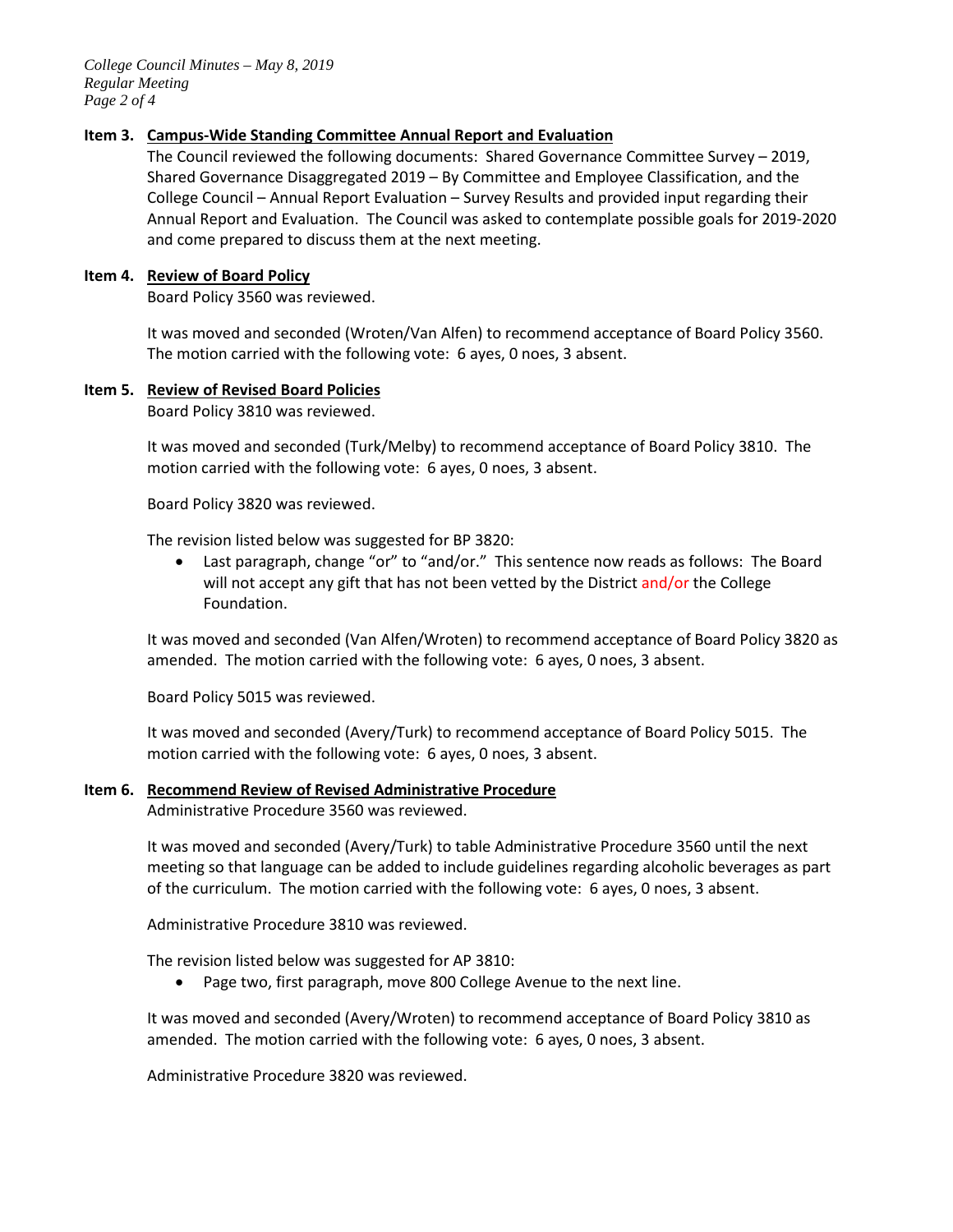## **Item 6. Recommend Review of Revised Administrative Procedure (Con't)**

The revision listed below was suggested for AP 3820:

- Page two, last paragraph, first sentence, change "or" to "and/or." This sentence now reads as follows: Gifts of equipment with a value and/or annual maintenance cost of \$5,000 or more shall be reported to the Director of Fiscal Services and added to the equipment inventory file in accordance with District Business Procedure 10.51.
- Page two, last paragraph, second sentence, revised as follows: If the gift is an item of equipment (as classified in the California Community College Budget and Accounting Manual), an asset number shall be affixed on the equipment and reported on the copy entered into inventory.

It was moved and seconded (Turk/Wroten) to recommend acceptance of Administrative Procedure 3820 as amended. The motion carried with the following vote: 6 ayes, 0 noes, 3 absent.

Administrative Procedure 4021 was reviewed.

The revision listed below was suggested for AP 4021:

• Page two, fourth bullet, change "impact" to "impacts"

It was moved and seconded (Avery/Melby) to recommend acceptance of Administrative Procedure 4021 as amended. The motion carried with the following vote: 6 ayes, 0 noes, 3 absent.

Administrative Procedures 4022 was reviewed.

The revisions listed below were suggested for AP 4022:

- First page, last paragraph, revise as follows: New course development may be proposed shall be initiated by a community member, community member, faculty member or an appropriate academic division, and discussed and approved by an appropriate department discipline. Initiation of a new course shall be entered by a faculty member.
- Second page, first paragraph, second sentence: revise as follows: All individuals involved in curriculum approval process shall receive trainings on course approval as set forth in Title 5, Section 55100. The course proposal proposed course outline of record (COR) shall be submitted for review to: reviewed and approved according to the approval criteria by the following individuals and approving bodies:
- Change order of a., b., c., d., and e. to a., d., b., c., and e.
- Before c. insert "To be approved by:"
- Third page, fourth bullet, remove "help."

It was moved and seconded (Wroten/Avery) to table Administrative Procedure 4022 until this document is revised to incorporate the changes Jayne Turk discussed with Dr. Bogue as well as the above suggested changes. The motion carried with the following vote: 6 ayes, 0 noes, 3 absent. (Dayna Avery was not present when the vote was taken.)

Due to time constraints, the remaining Administrative Procedures (4050, 4235, 4240, 4260, and 5015) will be moved to the next meeting.

#### **Item 7. Review of Administrative Procedure 5210**

Due to time constraints, this item will be moved to the next meeting.

#### **Item 8. Review of Governance Model**

Due to time constraints, this item will be moved to the next meeting.

#### **Item 9. Cost Containment Ideas**

Due to time constraints, this item will be moved to the next meeting.